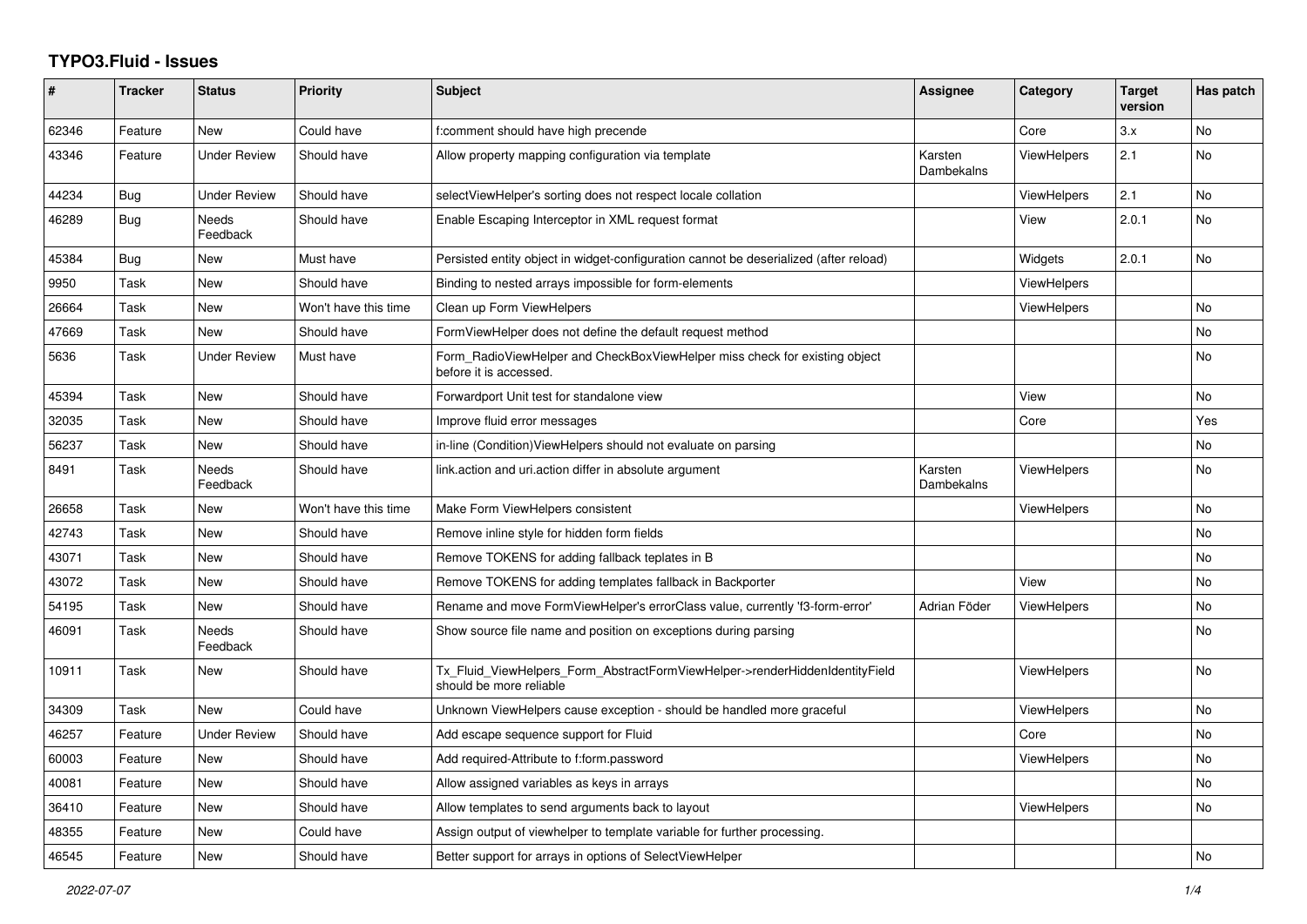| $\vert$ # | <b>Tracker</b> | <b>Status</b>            | <b>Priority</b> | <b>Subject</b>                                                                                | Assignee               | Category    | <b>Target</b><br>version | Has patch |
|-----------|----------------|--------------------------|-----------------|-----------------------------------------------------------------------------------------------|------------------------|-------------|--------------------------|-----------|
| 3291      | Feature        | <b>Needs</b><br>Feedback | Should have     | Cacheable viewhelpers                                                                         |                        |             |                          | <b>No</b> |
| 60181     | Feature        | <b>New</b>               | Could have      | Caching mechanism for Fluid Views/Templates                                                   |                        | View        |                          | <b>No</b> |
| 38130     | Feature        | <b>New</b>               | Should have     | Checkboxes and multiple select fields should have an assignable default value                 |                        |             |                          | <b>No</b> |
| 7608      | Feature        | New                      | Could have      | Configurable shorthand/object accessor delimiters                                             |                        | Core        |                          | Yes       |
| 52640     | Feature        | <b>Under Review</b>      | Should have     | Create an UnlessViewHelper as opposite to the IfViewHelper                                    | Marc Neuhaus           |             |                          | No        |
| 3725      | Feature        | <b>New</b>               | Could have      | <b>CSS Engine</b>                                                                             | Christian Müller       | ViewHelpers |                          | No        |
| 1907      | Feature        | New                      | Could have      | Default values for view helpers based on context                                              |                        | Core        |                          |           |
| 45345     | Feature        | Needs<br>Feedback        | Should have     | Easy to use comments for fluid that won't show in output                                      |                        |             |                          |           |
| 45153     | Feature        | New                      | Should have     | f:be.menus.actionMenuItem - Detection of the current select option is insufficient            |                        |             |                          | No        |
| 31955     | Feature        | <b>New</b>               | Should have     | f:uri.widget                                                                                  |                        | Widgets     |                          | <b>No</b> |
| 10472     | Feature        | <b>New</b>               | Could have      | Fluid Standalone distribution                                                                 |                        | Core        |                          | No        |
| 9005      | Feature        | Accepted                 | Could have      | Fluid Template Analyzer (FTA)                                                                 | Sebastian<br>Kurfuerst |             |                          |           |
| 4704      | Feature        | New                      | Should have     | Improve parsing exception messages                                                            |                        | Core        |                          |           |
| 37095     | Feature        | New                      | Should have     | It should be possible to set a different template on a Fluid TemplateView inside an<br>action | Christopher<br>Hlubek  |             |                          | No        |
| 51100     | Feature        | New                      | Must have       | Links with absolute URI should have the option of URI Scheme                                  |                        | ViewHelpers |                          | No        |
| 33394     | Feature        | <b>Needs</b><br>Feedback | Should have     | Logical expression parser for BooleanNode                                                     | Tobias Liebig          | Core        |                          | No        |
| 30555     | Feature        | New                      | Could have      | Make TagBuilder more extensible                                                               |                        | Core        |                          | No        |
| 42397     | Feature        | New                      | Should have     | Missing viewhelper for general links                                                          |                        |             |                          | <b>No</b> |
| 36559     | Feature        | <b>New</b>               | Could have      | New widget progress bar                                                                       |                        |             |                          | Yes       |
| 5933      | Feature        | Accepted                 | Should have     | Optional section rendering                                                                    | Sebastian<br>Kurfuerst | ViewHelpers |                          | No        |
| 60271     | Feature        | New                      | Should have     | Paginate viewhelper, should also support arrays                                               |                        |             |                          | <b>No</b> |
| 39936     | Feature        | <b>New</b>               | Should have     | registerTagAttribute should handle default values                                             |                        | ViewHelpers |                          | <b>No</b> |
| 33215     | Feature        | <b>New</b>               | Should have     | RFC: Dynamic values in ObjectAccess paths                                                     |                        |             |                          | No        |
| 8989      | Feature        | Needs<br>Feedback        | Could have      | Search path for fluid template files                                                          |                        | View        |                          | No        |
| 49756     | Feature        | Under Review             | Should have     | Select values by array key in checkbox viewhelper                                             |                        |             |                          | <b>No</b> |
| 9514      | Feature        | New                      | Should have     | Support explicit Array Arguments for ViewHelpers                                              |                        |             |                          |           |
| 51277     | Feature        | <b>New</b>               | Should have     | ViewHelper context should be aware of actual file occurrence                                  |                        |             |                          | No        |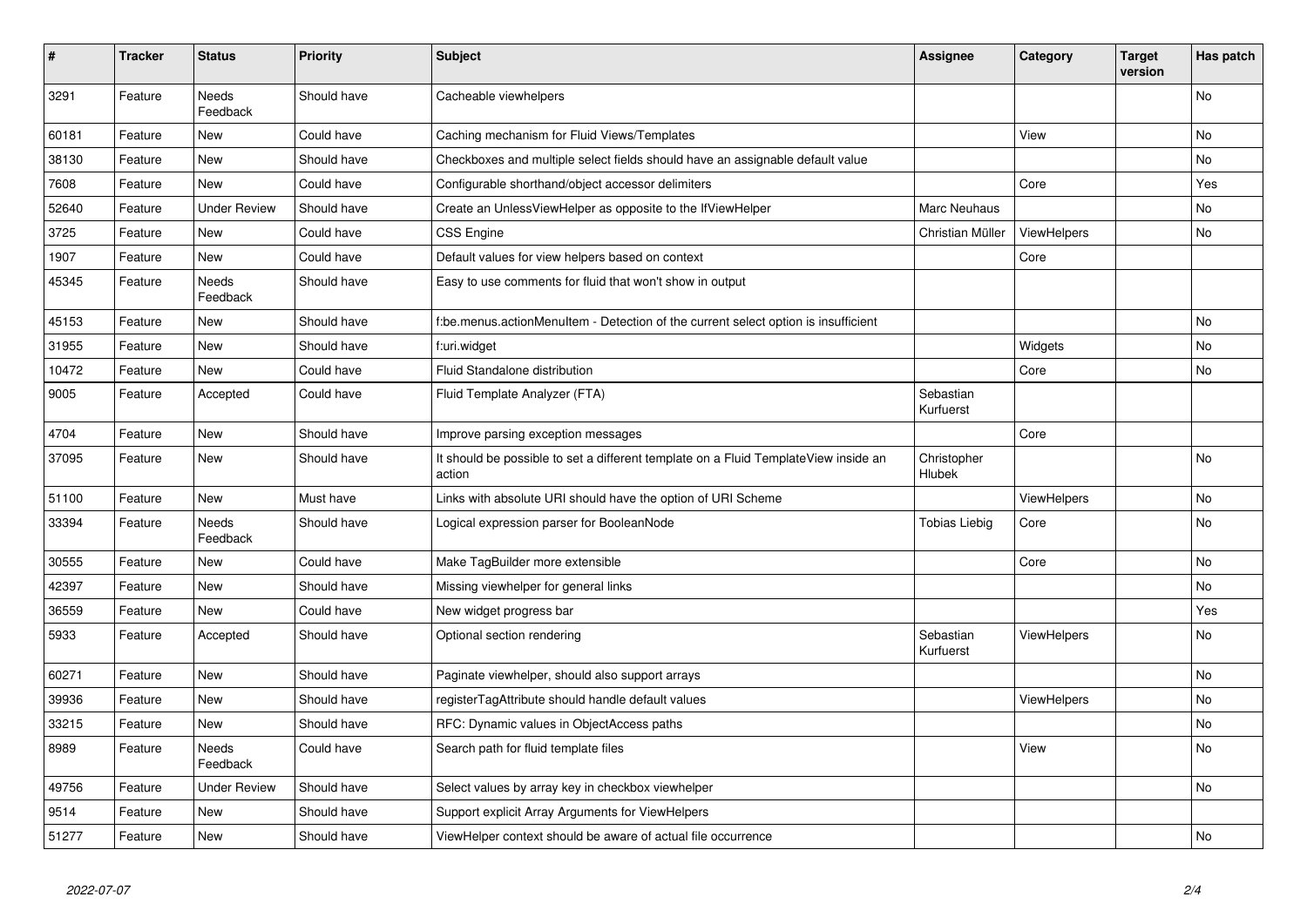| $\pmb{\#}$ | <b>Tracker</b> | <b>Status</b>       | <b>Priority</b> | <b>Subject</b>                                                                                              | <b>Assignee</b>        | Category           | <b>Target</b><br>version | Has patch |
|------------|----------------|---------------------|-----------------|-------------------------------------------------------------------------------------------------------------|------------------------|--------------------|--------------------------|-----------|
| 28551      | Bug            | Accepted            | Should have     | (v4) backport VHTest                                                                                        | Sebastian<br>Kurfuerst |                    |                          | No        |
| 28554      | Bug            | New                 | Should have     | (v4) implement feature flag to disable caching                                                              |                        |                    |                          | No        |
| 28550      | Bug            | New                 | Should have     | (v4) make widgets cacheable, i.e. not implement childnodeaccess interface                                   |                        |                    |                          | No        |
| 28552      | Bug            | New                 | Should have     | (v5) write ViewHelper test for compiled run; adjust functional test to do two passes<br>(uncached & cached) |                        |                    |                          | No        |
| 51239      | Bug            | <b>Under Review</b> | Must have       | AbstractViewHelper use incorrect method signature for "\$this->systemLogger->log()"                         | Adrian Föder           | Core               |                          | Yes       |
| 12863      | Bug            | New                 | Should have     | Attributes of a viewhelper can't contain a '-'                                                              | Sebastian<br>Kurfuerst | Core               |                          | No        |
| 30937      | Bug            | New                 | Should have     | CropViewHelper stringToTruncate can't be supplied so it can't be easily extended                            |                        | ViewHelpers        |                          | Yes       |
| 54284      | Bug            | New                 | Should have     | Default Option for Switch/Case VH                                                                           |                        | ViewHelpers        |                          | No        |
| 13045      | Bug            | <b>New</b>          | Should have     | Entity decode of strings are different between if-conditions and output of variable                         |                        |                    |                          |           |
| 52536      | Bug            | <b>Under Review</b> | Should have     | Errorclass not set if no property-attribute set                                                             |                        |                    |                          |           |
| 49600      | Bug            | <b>New</b>          | Should have     | f:form tag shown as a HTML on frontend                                                                      |                        | ViewHelpers        |                          | No        |
| 58921      | Bug            | New                 | Should have     | f:form.* VHs crash if NOT inside f:form but followed by f:form                                              |                        |                    |                          | No        |
| 37619      | Bug            | New                 | Should have     | Fatal Error when using variable in name attribute of Section ViewHelper                                     |                        | <b>ViewHelpers</b> |                          | No        |
| 49038      | Bug            | New                 | Must have       | form.select does not select the first item if prependOptionValue is used                                    |                        |                    |                          | No        |
| 8648       | <b>Bug</b>     | New                 | Should have     | format.crop ViewHelper should support all features of the crop stdWrap function                             |                        | <b>ViewHelpers</b> |                          | No        |
| 58983      | Bug            | New                 | Should have     | format.date does not respect linebreaks and throws exception                                                |                        |                    |                          | No.       |
| 58862      | <b>Bug</b>     | Needs<br>Feedback   | Should have     | FormViewHelper doesn't accept NULL as value for \$arguments                                                 | Bastian<br>Waidelich   | ViewHelpers        |                          | Yes       |
| 59057      | Bug            | <b>Under Review</b> | Must have       | Hidden empty value fields shoud be disabled when related field is disabled                                  | Bastian<br>Waidelich   | ViewHelpers        |                          | No        |
| 28553      | Bug            | New                 | Should have     | improve XHProf test setup                                                                                   |                        |                    |                          | No        |
| 57885      | Bug            | <b>New</b>          | Must have       | Inputs are cleared from a second form if the first form produced a vallidation error                        |                        |                    |                          | No        |
| 55008      | <b>Bug</b>     | <b>Under Review</b> | Should have     | Interceptors should be used in Partials                                                                     | Christian Müller       |                    |                          | No        |
| 27607      | Bug            | New                 | Must have       | Make Fluid comparisons work when first element is STRING, second is NULL.                                   |                        | Core               |                          | No        |
| 28549      | <b>Bug</b>     | New                 | Should have     | make widgets cacheable, i.e. not implement childnodeaccess interface                                        |                        |                    |                          | No        |
| 33628      | Bug            | Needs<br>Feedback   | Must have       | Multicheckboxes (multiselect) for Collections don't work                                                    | Christian Müller       | ViewHelpers        |                          | No        |
| 40064      | <b>Bug</b>     | New                 | Must have       | Multiselect is not getting persisted                                                                        |                        | ViewHelpers        |                          | No        |
| 53806      | Bug            | <b>Under Review</b> | Should have     | Paginate widget maximumNumberOfLinks rendering wrong number of links                                        | Bastian<br>Waidelich   | Widgets            |                          | No        |
| 36655      | <b>Bug</b>     | New                 | Should have     | Pagination Links                                                                                            |                        | Widgets            |                          | No        |
| 34682      | <b>Bug</b>     | <b>Under Review</b> | Should have     | Radio Button missing checked on validation error                                                            |                        | ViewHelpers        |                          | No        |